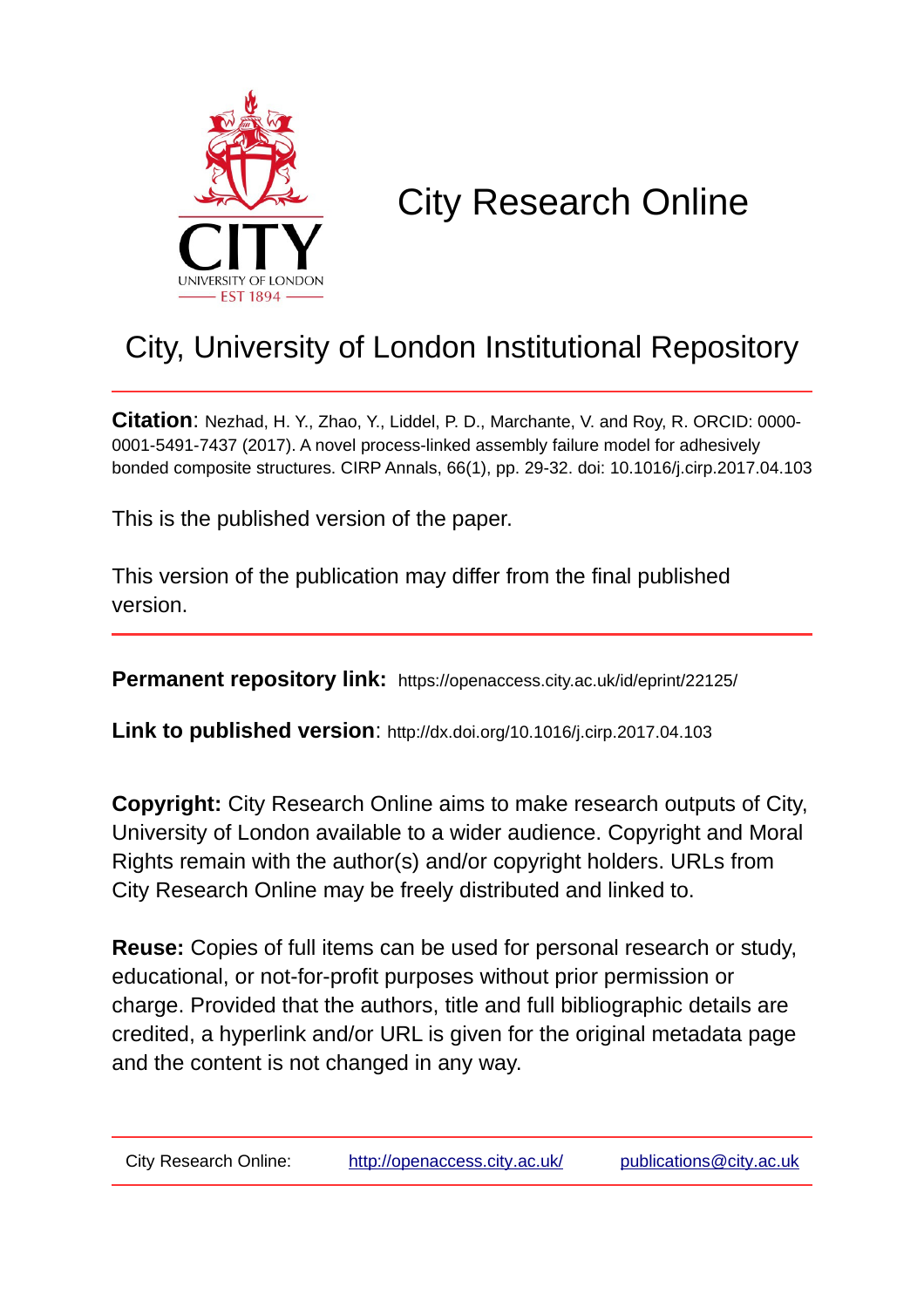Contents lists available at [ScienceDirect](http://www.sciencedirect.com/science/journal/00078506)



### CIRP Annals - Manufacturing Technology

journal homepage: http://ees.elsevier.com/cirp/default.asp

## A novel process-linked assembly failure model for adhesively bonded composite structures



Hamed Yazdani Nezhad <sup>a,\*</sup>, Yifan Zhao <sup>b</sup>, Paul D. Liddel <sup>a</sup>, Veronica Marchante <sup>a</sup>, Rajkumar Roy  $(1)^b$ 

a Enhanced Composites and Structures Centre, School of Aerospace, Transport and Manufacturing, Cranfield University, Milton Keynes, MK43 0AL, United Kingdom <sup>b</sup> Through-life Engineering Services Centre, School of Aerospace, Transport and Manufacturing, Cranfield University, Milton Keynes, MK43 0AL, United Kingdom

#### A R T I C L E I N F O

Article history: Available online 24 April 2017

Keywords: Bonding Assembly Composite

#### A B S T R A C T

The globally growing market for polymer composites and their increasing use within aircraft structures has necessitated reliable bonding of composite laminates to prevent structural failure. However, knowledge behind the interaction between curing process parameters and the failure of polymer composite bonded joints is not keeping pace with the market. A novel nonlinear correlation analysis has been employed and applied to experimental data, to attentively quantify the effect of curing parameters on the failure of bonded composite assemblies. The materials (adherends and adhesive) and the bonding processes were selected from those used in assembly of composite aircraft structures.

> © 2017 Published by Elsevier Ltd on behalf of CIRP. Issued with creative commons attribution 4.0 license

#### 1. Introduction

The inevitable process-linked structural performance in adhesively bonded polymer composite structures necessitates an urgent need for reliable, controllable and measurable bonding in composite joint assembly and manufacturing. This need is intensified by the fact that no method of measuring properties prior to installation exist to account for variabilities caused by process control during adhesive bonding, and no non-destructive inspection is available to ensure bond integrity  $[1,2]$ . Due to such process-linked performance, certified procedures may not produce reliable bonded assemblies with adequate levels of continuing airworthiness for aircraft structures.

Integrated structural adhesive bonds often present significant technical challenges due to the mismatch in mechanical properties between the bonded members (adherends). Correct bonding and integration require knowledge-based methodology, including structural performance modelling (e.g. see Ref. [\[3\]\)](#page-4-0), that quantifies the effects of each bonding process parameter on the structural response. Existing models for predicting the response of composites have been developed with no or little contribution of such process-linked properties [\[3\].](#page-4-0) Those models assume that the curing process has fully been accomplished, or slight effects from incomplete curing. This paper addresses this missing gap and explains the interaction between the curing process in a thermoset polymer bond and its achieved mechanical properties.

A nonlinear correlation analysis approach is used to obtain the level of interaction between the main process parameters and the composite bonded joint's mechanical response. This is a novel employment of this approach that accounts for the process

Corresponding author. E-mail address: [h.yazdani-nezhad@cran](mailto:h.yazdani-nezhad@cranfield.ac.uk)field.ac.uk (H. Yazdani Nezhad).

<http://dx.doi.org/10.1016/j.cirp.2017.04.103> 0007-8506/© 2017 Published by Elsevier Ltd on behalf of CIRP. parameters in a simple and straightforward manner based on experimental data. Bond deficiencies are mimicked in single-lap composite bonded joints. Curing process parameters are altered, and their effect on the joints failure is obtained. Finally, the correlation method is applied to quantify the effect of each parameter on the response of the joint. The model is recommended to designers and researchers in academia and industry for understanding and quantification of the effect of process-induced deficiencies in composite assemblies.

#### 2. Nonlinear correlation analysis

Considering a system with multiple inputs and outputs, the Error Reduction Ratio (ERR)-Causality approach [\[4,5\]](#page-4-0) is a correlation method used to measure the effects of each input parameter on outputs in an interactive system, particularly when the interaction is nonlinear. The effects are quantified in a range from 0% to 100%, the larger the ERR, the higher the dependence between selected input and output. The ERR-Causality approach is underpinned by the nonlinear auto-regressive moving average model with exogenous inputs (NARMAX), detailed in Ref. [\[4\]](#page-4-0), suitable for a complex system with an unknown inner structure (herein a curing bond). Compared with machine learning methods, one advantage of the NARMAX model is transparency, meaning that it can be written down and therefore easily understood. ERR-Causality has successfully been applied to brain signal analysis, climate change and non-destructive testing  $[6,7]$ . However, its application to composite structure manufacturing is novel. This research has focused on understanding and quantification of the interaction between major curing parameters and their resulting bond failure in a critical composite bonded assembly (e.g. aircraft). The process-linked failure is a multi-parameter nonlinear problem. The purpose of the ERR model developed in Refs. [\[4,5\]](#page-4-0) is to reveal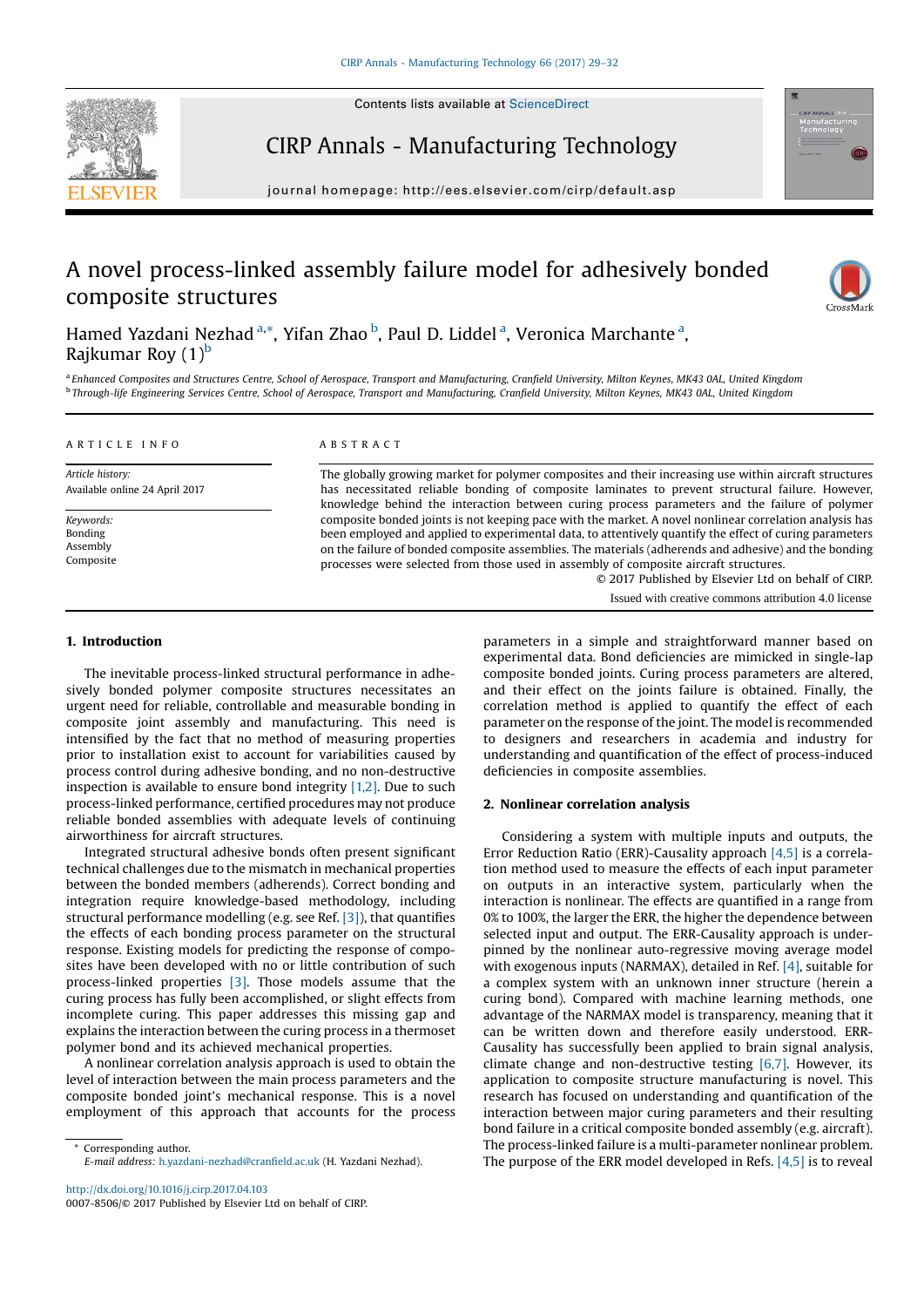any hidden nonlinear interaction. Traditional methods, such as coherence and cross-spectrum, usually assume that the system is linear and stationary, and hence cannot sufficiently reveal and characterise hidden information in a complex system that is nonlinear and dynamic. Moreover, in cases with limited number of tests, applying a statistical analysis cannot be suggested. The ERR is more appropriate and easier-to-implement for laboratory scale tests than the statistical models.

In the ERR model formerly developed in Ref. [\[5\],](#page-4-0) the composite bonded joint is taken as the system. Curing duration and heating rate in curing bond are taken as the system inputs, and failure load, displacement and strain energy are taken as the system outputs (energy is calculated from 0.5  $\times$  load  $\times$  displacement as the load– displacement curves were linear in our experiments). These inputs are controlled in the experiments. Alternative inputs could have been selected e.g. surface treatment and contamination. However, these inputs are constant in all tests to allow the effects of the curing parameters to be interrogated only. The bond area was degraded in some joints to account for contamination.

#### 2.1. ERR-Causality method

The orthogonal least squares algorithm has been used in the proposed method. This is a popular algorithm used for nonlinear systems. It searches through all possible candidate model terms to select the most effective ones. These are then used to build the model expression [\[5\]](#page-4-0). The significance of each selected model term is measured by the ERR index which indicates how much of the change in the system response (output), in percentage, can be accounted for by including the relevant model terms containing inputs. Consider a function with a linear form of terms:

$$
y(k) = \sum_{i=0}^{N} \theta_i p_i(k), k = 1, 2, ..., M
$$
 (1)

where  $y(k)$  is the system output (mechanical response herein) to regress upon.  $p_i(k)$  are regressor terms constructed by input variables  $\{u_i\}$ .  $\theta_i$  is the vector of unknown coefficients of regressions to be estimated, M denotes the number of data points in the data set, and N denotes the number of terms in the model that is yet to be determined. Eq.  $(1)$  can be written as

$$
Y = P\Theta \tag{2}
$$

where

$$
Y = \begin{bmatrix} y(1) \\ y(2) \\ \vdots \\ y(M) \end{bmatrix}, P = \begin{bmatrix} P^{T}(1) \\ P^{T}(2) \\ \vdots \\ P^{T}(M) \end{bmatrix}, \Theta = \begin{bmatrix} \theta(1) \\ \theta(2) \\ \vdots \\ \theta(M) \end{bmatrix}
$$
(3)

and  $P^{T}(k) = (p_1(k), p_2(k), \ldots, p_N(k))$ . Matrix P is decomposed as  $P = W \times A$  where

$$
W = \begin{bmatrix} w_1(1) & w_2(1) & \dots & w_N(1) \\ w_1(2) & w_2(2) & \dots & w_N(2) \\ \vdots & \vdots & \ddots & \vdots \\ w_1(M) & w_2(M) & \dots & w_N(M) \end{bmatrix},
$$
 (4)

and  $A = \{a_{ij}\}\$ is an upper triangular matrix with unity diagonal<br>elements Therefore Eq. (2) is re-written 25 elements. Therefore, Eq. (2) is re-written as

$$
Y = WG \tag{5}
$$

where  $G = A\Theta = [g_1 \ g_2 \ \dots \ g_N]^T$ . Eq. (5) is now ready to represent the relation between V and C. We then estimate the represent the relation between Y and G. We then estimate the effect of each model term to the system output (Y). Values are initially set at  $a_{ij}$  = 0 for  $i \neq j$  (A then becomes an identity matrix), as such  $w_1(k) = p_1(k)$ .  $g_1$  is calculated from

$$
g_1 = \frac{\sum_{k=1}^{M} w_1(k) y(k)}{\sum_{k=1}^{M} w_1^2(k)}
$$
(6)

For 
$$
j = 2, 3, \ldots, M
$$
 set  $a_{jj} = 1$ , thus

$$
a_{ij} = \frac{\sum_{k=1}^{M} w_i(k) p_j(k)}{\sum_{k=1}^{M} w_i^2(k)}
$$
(7)

where  $i = 1, 2, \ldots, j - 1$ . The algorithm then calculates

$$
w_j(k) = p_j(k) - \sum_{i=1}^{j-1} a_{ij} w_i(k)
$$
\n(8)

and  
\n
$$
g_1 = \frac{\sum_{k=1}^{M} w_j(k) y(k)}{\sum_{k=1}^{M} w_j^2(k)}
$$
\n(9)

The ERR values for each term  $p_i$  is finally defined as

$$
ERR_i = \frac{g_1^2 \sum_{k=1}^{M} w_i^2(k)}{\sum_{k=1}^{M} y^2(k)}
$$
(10)

The larger the ERR, the higher dependence between the  $\{p_i\}$ terms and the output, Y, an index to indicate the importance of each term (constructed by the process parameters as inputs) for the output, the mechanical response.

#### 3. Composite joints: assembly, materials and processing

Composite single-lap bonded joints are the most common, economic and easily repeatable joints used to measure the performance of adhesively bonded structures. It is the weakest joint configuration as a result of loading eccentricities causing adherend bending which produces high stress concentrations in the through–thickness direction, and resulting in peeling stress driven failure. This configuration therefore provides conservative failure prediction for composite bonded assemblies compared to other joints. For instance, the reduction in strength for double-lap joints (using ASTM-D3528) would be less than that for the singlelap joints in the presence of the examined bond deficiencies here.

#### 3.1. Bonded assembly and materials

Table 1

A 2 mm-thickness carbon fibre-reinforced composite laminate was manufactured from aerospace grade unidirectional Hexply<sup>®</sup> M21/T800S pre-preg using manual laying-up and autoclave curing. The laminate stacking sequence was  $[0^{\circ} 90^{\circ} 45^{\circ} - 45^{\circ}]$ s. These were cut to joint lap adherend dimensions (details in [Fig.](#page-3-0) 1 with the dashed line representing the defected bonds).

Joints were bonded as advised by ASTM D5868 [\[8\]](#page-4-0) using Cytec  $FM^{\circledR}$  94 modified epoxy adhesive film. This aerospace qualified adhesive, which can produce high temperature and good moisture resistant bonds, was applied to the 25 mm  $\times$  25 mm overlap region of the adherends. The nominal thickness of the bond was 0.25 mm which is smaller than that in the Standard (0.76 mm). Six categories of single-lap joints with and without bond defects were manufactured, with three specimens per category. These are listed in Table 1 and described below:

- 1. SB: Standard bonds prepared according to the  $FM^{\circledR}$  94 specification with temperature rate of  $2^{\circ}$ C/min.
- 2. WP: Weak bonds manufactured by pre-curing 20 mm  $\times$  20 mm square region of the centre of adhesive area (25 mm  $\times$  25 mm) before bonding, on one adherend only. Uncured adhesive added

| таріе т<br>Bond categories in single-lap joints (pressure=0.28 MPa). |                                                                 |                              |                                                                            |  |  |  |
|----------------------------------------------------------------------|-----------------------------------------------------------------|------------------------------|----------------------------------------------------------------------------|--|--|--|
| Category                                                             | Deficiency method                                               | Label                        | Cure condition                                                             |  |  |  |
| Standard bond<br>Weak bond<br>Weak bond                              | None<br>Bond centre pre-cure                                    | SB<br><b>WP</b><br><b>WR</b> | 120 $\degree$ C, 2 $\degree$ C/min<br>120 °C, 2 °C/min<br>120 °C, 4 °C/min |  |  |  |
| Weak bond<br>Kissing bond                                            | Rapid heating<br>75% reduced cure time<br>Single-side PTFE bond | <b>WT</b><br>KS              | 120 °C, 2 °C/min<br>120 °C, 2 °C/min                                       |  |  |  |
| Kissing bond                                                         | Double-side PTFE bond                                           | KD                           | 120 °C, 2 °C/min                                                           |  |  |  |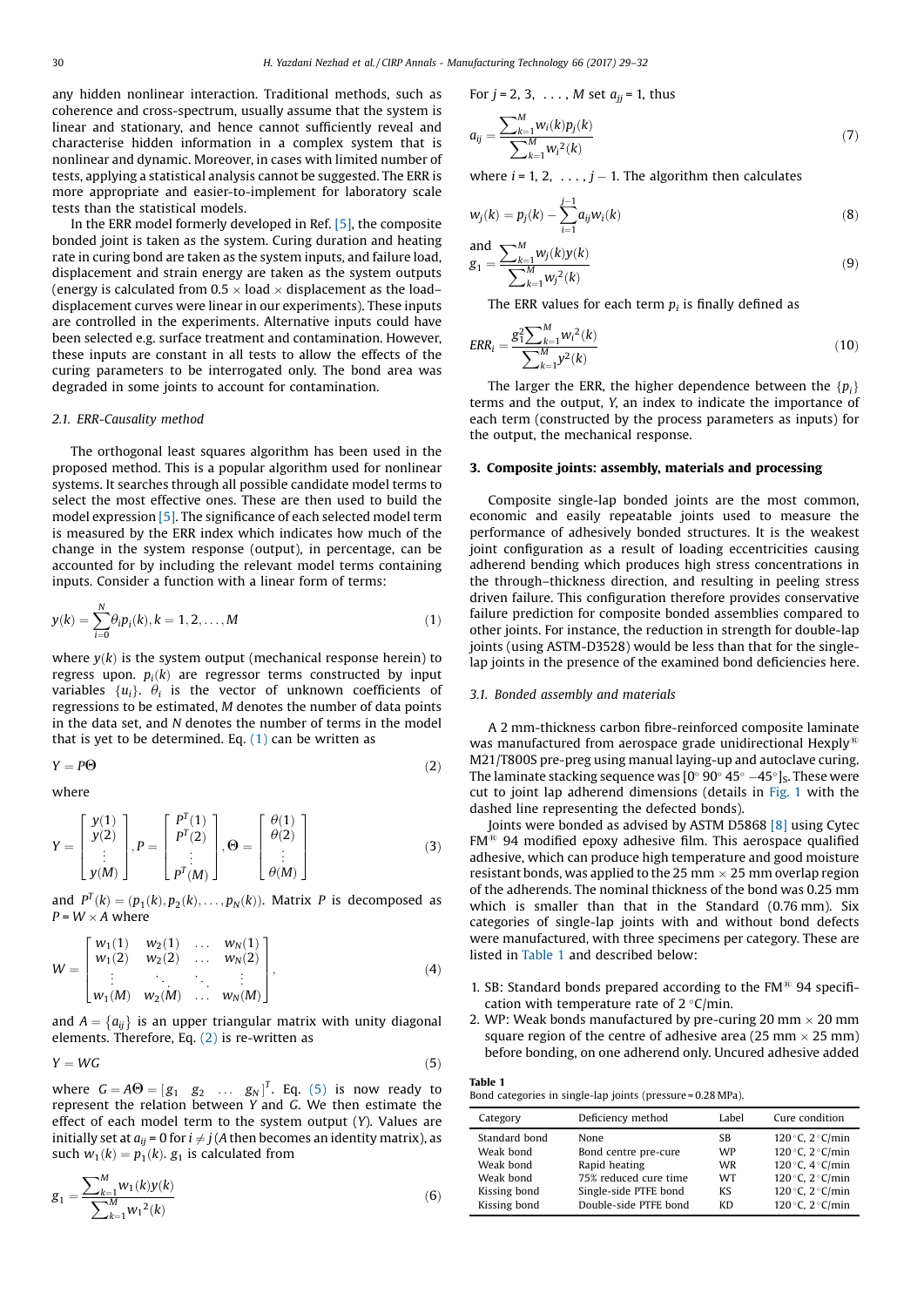<span id="page-3-0"></span>

Fig. 1. Single-lap composite bonded joints with defects (all dimensions in mm; bond thickness = 0.25 mm).

to the outer region, 2.5 mm border at perimeter, joints were clamped and then cured.

- 3. WR: Weak bonds introduced by rapid heating with temperature rate of  $4^{\circ}$ C/min.
- 4. WT: Weak bonds introduced by reducing curing time from 40 min to 10 min (i.e. 75% curing time reduction after reaching 120 °C).<br>5. KS: K
- Kissing bonds introduced by embedding one 20 mm  $\times$  20 mm 0.1 mm-thickness PTFE layer over the centre of the overlap region.
- 6. KD: Kissing bonds introduced by embedding two 20 mm  $\times$  20 mm 0.1 mm-thickness PTFE layers over the centre of the overlap region attached to each adherend.

The PTFE films (categories KS and KD) were embedded at the centre, not at the bond run-outs, to avoid pre-cracking. Single-lap bonded joints experience stress concentrations at the free ends of the overlap region. As the centre of the overlap is approached, the load stress is significantly reduced, i.e. the centre of the bond is ineffective at transferring load  $[9]$ . This stress variation along the bond is the reason that the authors decided to affect a large central portion of the bond in WP, KS and KD joints, and enter the high stress region without inserting pre-cracks at free ends (64% of the area was then deteriorated).

#### 3.2. Processing

#### 3.2.1. Surface preparation: peel ply treatment

The surface preparation for all laminates was obtained by use of peel ply. This was removed from the laminate just prior to application of adhesive to provide a contaminant free surface (Fig. 2). The use of peel ply has been commonly used in composite surface preparation as it causes surface roughness, minimises the contamination, and offers a major joint strength in wet conditions, without the risk of damage to the carbon fibres, satisfying both initial and continued airworthiness. The figure shows the peel ply preparation of the composite adherends (Care must be taken during peel ply removal to avoid delamination.).

#### 3.2.2. Adhesive application

A constant pressure of 0.28 MPa was uniformly applied using a rig comprising of mechanical fasteners and clamping plates





Fig. 3. Process control; (a) pressure fixture, (b) heating monitoring.

(shown in Fig. 3(a)) manufactured to obtain accurate bond lengths and alignment, and uniform bond thickness. The required pressure was then calculated on the basis of the force required to bond six samples by adjusting each compression springs length.

#### 3.2.3. Curing

The SB joints were cured at 120 °C, using a ramp rate of 2 °C/min from ambient, and held at 120 °C  $\pm$  5 °C for 40 min in accordance with the adhesive specifications. This was sufficient to reach the bond maximum strength. A thermocouple, attached to the top plate of the jig, ensured temperatures remained constant during curing (Fig.  $3(b)$ ).

#### 4. Experiments

The joints were subjected to quasi-static tension performed using a uniaxial test frame fitted with a 30 kN load cell, wedgeaction grips and a crosshead speed of 1 mm/min. The joint overlap elongation was measured using a laser extensometer to exclude the compliance of the machine.

#### 5. Results and discussion

#### 5.1. Failure load and displacement

Consistent data were obtained for each bond category, as seen in [Fig.](#page-4-0) 4, for failure load (a) and displacement (b). The KD (doubleside PTFE) bond provided the most reproducible data, and WR (rapid cure) and SB provided the largest spread in failure loads especially in displacement data. The results of the WP bond show that despite curing the centre of the bond prior to joining the adherends, the joint was able to sustain 67% of the SB failure load. Rapid curing using the rate of  $4^{\circ}$ C/min, twice the specified rate, produced a bond which only reached 50% of the SB failure load. The majority of the load is transferred at the joint ends [\[9\]](#page-4-0) and as such the pre-cured specimens have near pristine bonding in these regions whereas there is degradation in these areas in the rapidly cured specimens. Among all joints, WT exhibited with the greatest reduction (79%) in the failure load.

All joints were observed to fail at the bond interface (adhesion failure). This was evident from the microscopic images (not shown Fig. 2. Peel ply surface preparation of the carbon composite adherends. in the interests of space). The only exception was the WT joint,